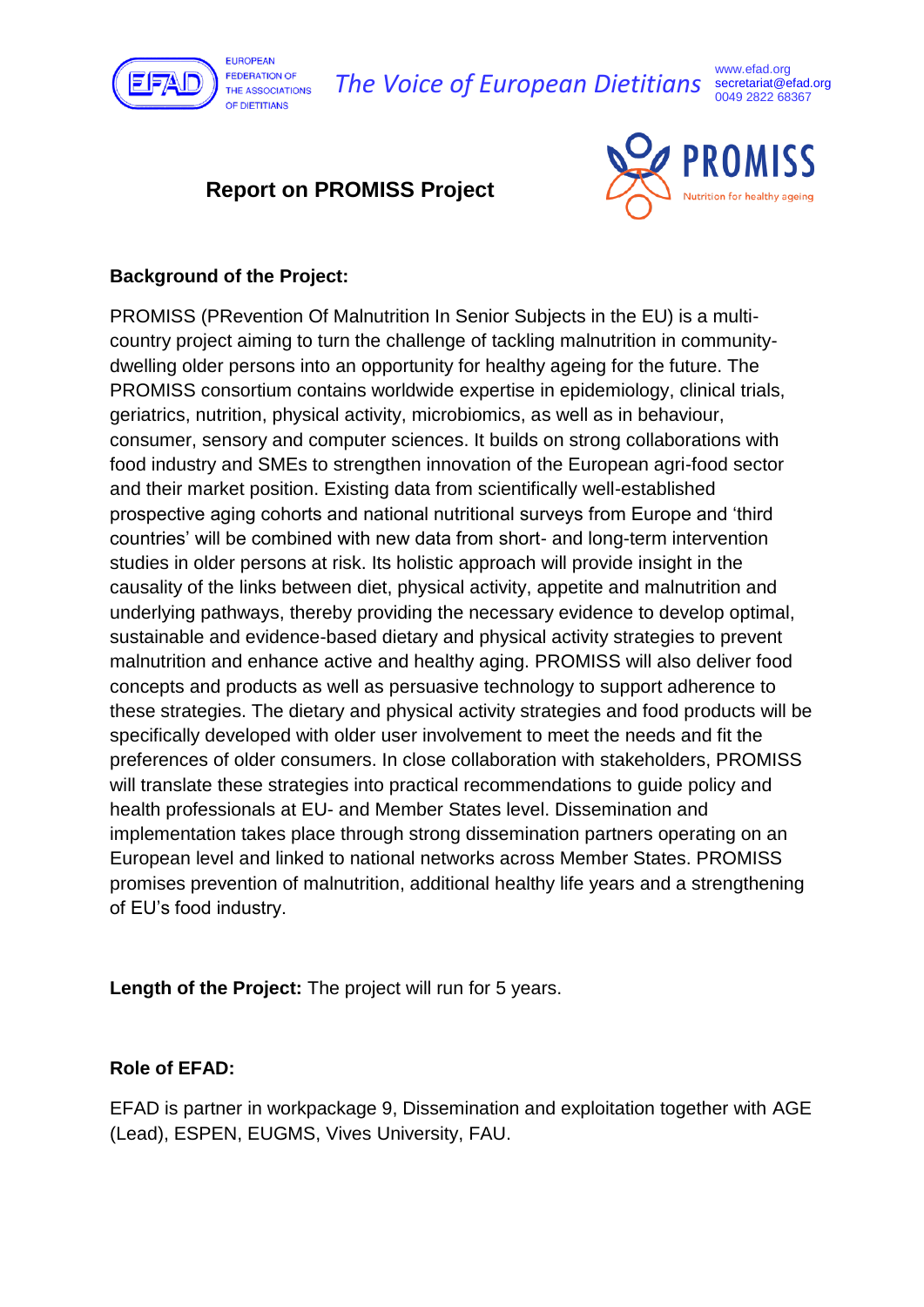

2016 September: Kick-off meeting was held in Amsterdam on 6-7 June. MT, EN and RK attended. First draft of the communication plan was sent from AGE and RK is working on it. Next payment would arrive in project month 18, following the 1<sup>st</sup> Report. EN with backup from RK would represent EFAD in the General Assembly of the project.

2016 October: Project's website on air [\(http://www.promiss-vu.eu/\)](http://www.promiss-vu.eu/). Link to EFAD website included. Dissemination and exploitation plan finished, Logo and [Leaflet](http://www.promiss-vu.eu/wp-content/uploads/PROMISS-leaflet_FINAL.pdf) published. This work covers Tasks 9.1 and 9.3 with D9.1 and D9.4 finished on time. Organisation of a virtual meeting in WP9 is under organisation.

First WP9 virtual meeting was held in December 2016. One action point is relevant to EFAD: All WP9 partners to fill in the template of [dissemination report](file:///C:/Users/rvf300/AppData/Local/Microsoft/Windows/Temporary%20Internet%20Files/Content.Outlook/D7MJO47L/PROMISS%20Dissemination%20reporting/PROMISS%20Dissemination%20activities%20Continuous%20reporting%20-%20template.docx) by February  $6<sup>th</sup>$ . This template should be filled continuously by each partner to enable WP9 to report on dissemination.

To help dissemination of the PROMISS project concept and already available results, in the upcoming EFAD Conference entitled "The Future is now" in Rotterdam, September 2017 there will be a session with presentations about **the PROMISS project itself (**MarjoleinVisser); **Development and validation of a short food questionnaire to assess low protein intake in community-dwelling older adults (**Hanneke Wijnhoven); **Poor diet quality and long-term risk of incident proteinenergy malnutrition in community-dwelling older adults (**Linda Hengeveld) and **Protein intake pattern over the day and the risk of low total protein intake in Dutch older adults (**Jolanda de Boer).

WP9 decision in the virtual meeting on 21.03.2017: Newsletter was postponed to May or June to have some results in it. The infographic that would be made by AGE would be included into it. PROMISS General Assembly would be organised right before the EUGMS Congress in Nice on 19-20 September. Flying in necessary on 18.09.2017, because the meeting would start in the morning of 19.09.2017. Next WP9 meeting was planned to June, but because of holiday season was cancelled. The first financial report was due by 30 September (month 18). Bid was amended, but it didn't affect EFAD.

## **Activities until October 2017**

*Contribution to WP9 documents:*

D9.1 Plan for communication, dissemination and exploitation of results: the first draft ws written by AGE, and commented by WP9 partners, including EFAD. Both Elke Naumann and Reka Kegyes Bozo were involved.

As dissemination activity, an article about the project was written for the EFAD Newsletter.

The first [PROMISS e-newsletter](http://www.promiss-vu.eu/wp-content/uploads/PROMISS-Newsletter-1-June-2017-FINAL.pdf) was due in June as planned in March. An article about EFAD and upcoming conference was written for it. Writing WP9 Periodic Report 1

*Activities related to financial issues*